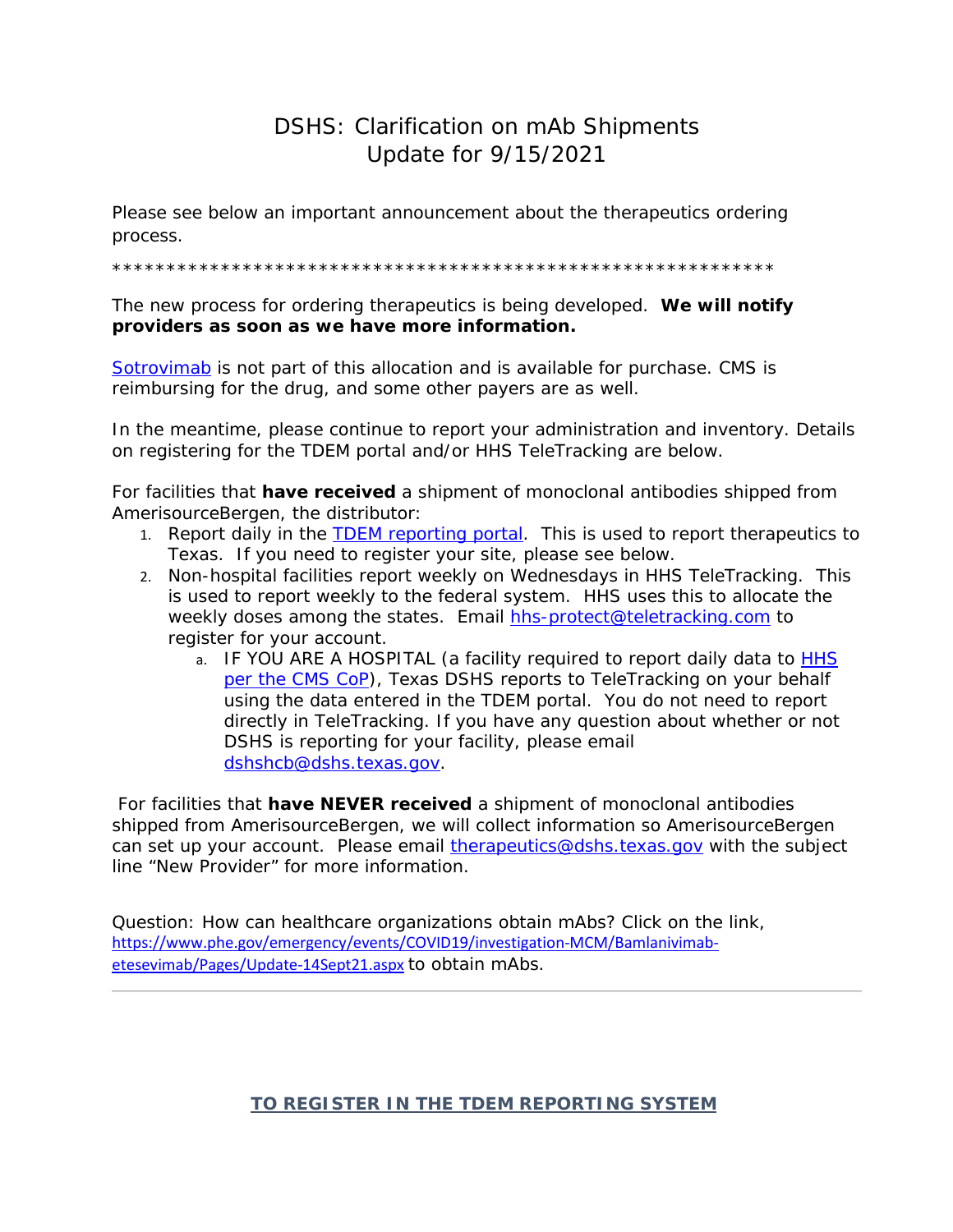1. Go to [https://report.tdem.texas.gov](https://url.emailprotection.link/?bfd2TUVc1MOhIJWkvPDqRc_LncYnEAo2yQVU5zm06SSBQSpiYfWQu6ePDM9SuKHJe5Ms0ZtdGIxCvibr3pbB0Jg%7E%7E)

| <b>Therapeutics Reporting</b><br><b>TEXAS</b><br><b>A and Ruman Services</b><br>Texas Department of State<br><b>Health Services</b><br>Please sign in |  |
|-------------------------------------------------------------------------------------------------------------------------------------------------------|--|
| Select Facility: *                                                                                                                                    |  |
| Select a Facility                                                                                                                                     |  |
| Facility Not Listed? Request To Add It                                                                                                                |  |
| Facility Identification Number (UFID)                                                                                                                 |  |
|                                                                                                                                                       |  |
| Sign in                                                                                                                                               |  |

2. Click the box next to "Facility Not Listed? Request to Add it"

# □ Facility Not Listed? Request To Add It

3. Fill out in the information for the individual responsible for your facility's COVID vaccine/therapeutic program and hit "Verify Address" at the bottom

| Z Facility Not Listed? Request To Add It |   |
|------------------------------------------|---|
| <b>Facility Name:</b>                    |   |
|                                          |   |
| ImmTrac2 Provider Org ID                 |   |
| Facility License Number or CCN:          |   |
| Facility Type: *                         |   |
| Other                                    | v |
| <b>Contact Phone: *</b>                  |   |
| <b>Contact Email: *</b>                  |   |
| Street: *                                |   |
|                                          |   |
| <b>Verify Address</b>                    |   |

**\*An email will be sent when your submission is received AND once it has been "approved." This approval email will contain your facility UFID to continue the process below\***